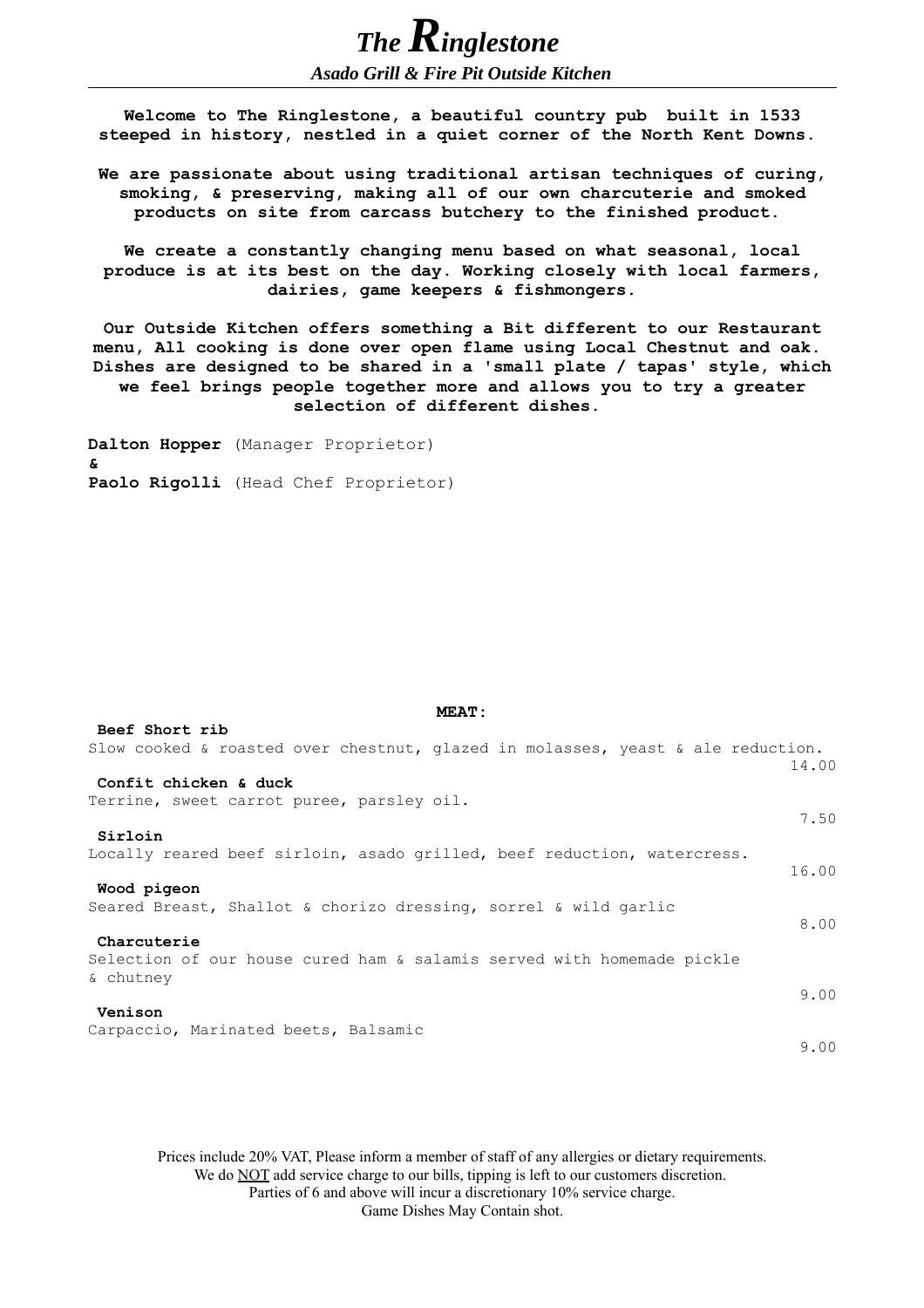**FISH:**

| Smoked Salmon                                                      |                                                                              |  |
|--------------------------------------------------------------------|------------------------------------------------------------------------------|--|
|                                                                    | Gently cured and Oak smoked ourselves, cream cheese, pickled cucumber, lemon |  |
| Plaice                                                             | 10.00                                                                        |  |
| Whole grilled, lemon & wild garlic butter.                         | 14.00                                                                        |  |
| Sea Trout<br>Roasted on oak planks, horseradish & herb mayonnaise. |                                                                              |  |
|                                                                    | 10.00                                                                        |  |

**VEG:**

| Padron peppers                                               |      |
|--------------------------------------------------------------|------|
| Fire blistered padron peppers, sea salt, paprika mayonnaise. | 4.00 |
| Saffron Arancini                                             |      |
| Saffron & parmesan risotto coated in panko breadcrumb.       |      |
|                                                              | 4.50 |
| Jersey Royals                                                |      |
| Wood oven roasted, brown butter & garden herbs               |      |
|                                                              | 3.50 |
| Asparaqus                                                    |      |
| Griddled in olive oil, truffled dressing                     |      |
|                                                              | 4.50 |
| Chips<br>Home made triple cooked chips.                      |      |
|                                                              | 3.00 |
|                                                              |      |

## **DESSERT:**

| Rhubarb & Custard<br>Choux au craquelin, vanilla custard cream, rhubarb compote, ginger sorbet   | 7.00 |
|--------------------------------------------------------------------------------------------------|------|
| Pineapple & Rum<br>Fire pit roasted pineapple, spiced almond cake, rum syrup, coconut ice cream. | 7.00 |
| Chocolate<br>Bitter chocolate torte, honeycomb, milk ice cream.                                  | 7.50 |

## **CHEESE:**

## **Selection**  A selection of 5 different British & continental Cheeses.

Prices include 20% VAT, Please inform a member of staff of any allergies or dietary requirements. We do **NOT** add service charge to our bills, tipping is left to our customers discretion. Parties of 6 and above will incur a discretionary 10% service charge. Game Dishes May Contain shot.

9.00